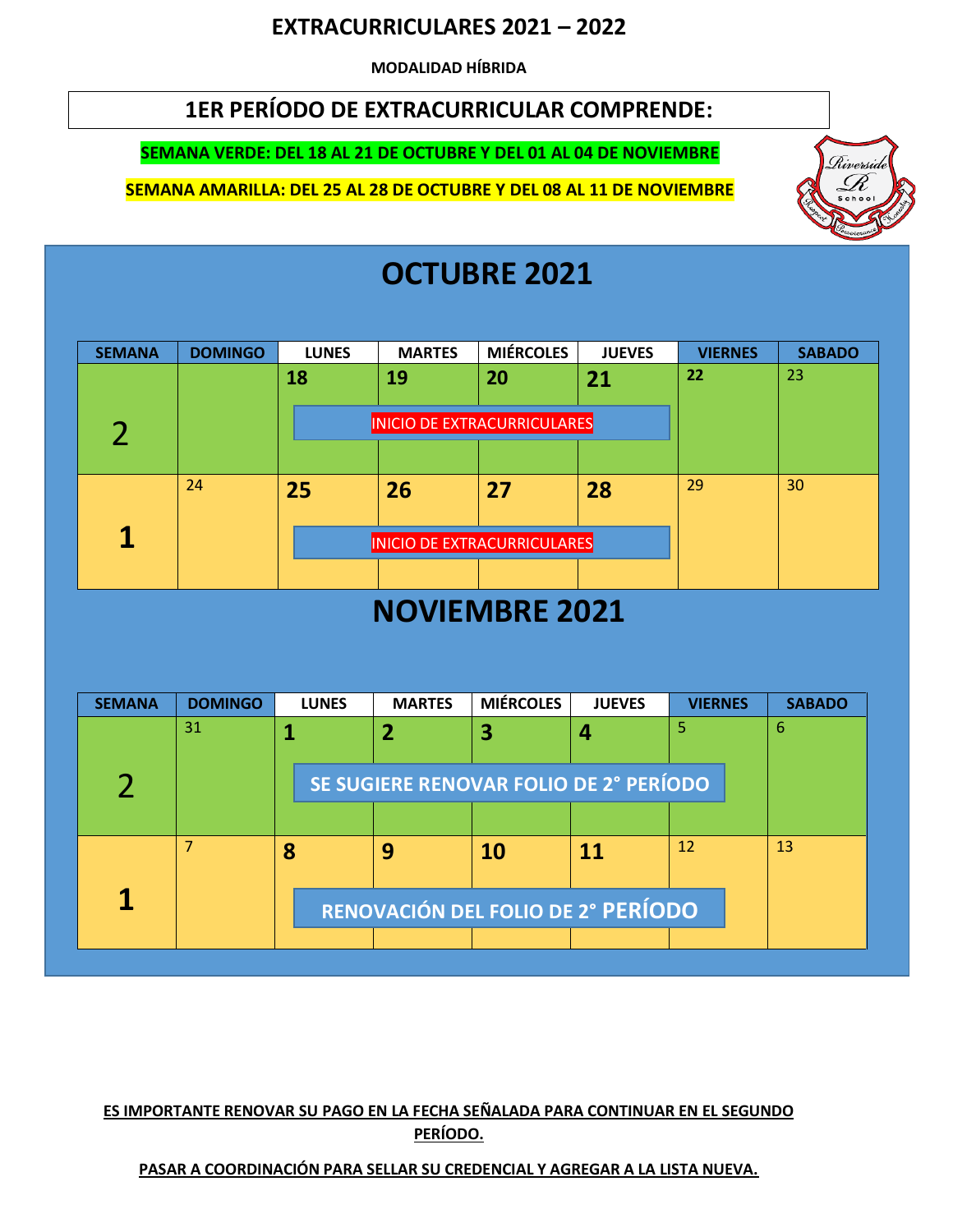2° PERÍODO DE EXTRACURRICULAR COMPRENDE:

**SEMANA VERDE:** DEL 15 AL 18 DE NOVIEMBRE Y DEL 29 DE NOVIEMBRE AL 02 DE DICIEMBRE

**SEMANA AMARILLA:** DEL 22 AL 25 DE NOVIEMBRE Y DEL 06 AL 09 DE DICIEMBRE

# **NOVIEMBRE 2021**

Riversia

| <b>SEMANA</b> | <b>DOMINGO</b> | <b>LUNES</b>                                 | <b>MARTES</b> | <b>MIÉRCOLES</b>             | <b>JUEVES</b> | <b>VIERNES</b> | <b>SABADO</b> |
|---------------|----------------|----------------------------------------------|---------------|------------------------------|---------------|----------------|---------------|
|               | 14             | 15                                           | 16            | 17                           | 18            | 19             | 20            |
|               |                | <b>ASUETO</b>                                |               |                              |               |                |               |
|               |                |                                              |               | <b>INGRESAN SOLO LOS QUE</b> |               |                |               |
|               |                |                                              |               | <b>RENOVARON FOLIO</b>       |               |                |               |
|               | 21             | 22                                           | 23            | 24                           | 25            | 26             | 27            |
|               |                |                                              |               |                              |               |                |               |
| 1             |                | <b>INGRESAN SOLO LOS QUE RENOVARON FOLIO</b> |               |                              |               |                |               |
|               |                |                                              |               |                              |               |                |               |

# **DICIEMBRE 2021**

| <b>DOMINGO</b>                      | <b>LUNES</b> | <b>MARTES</b> | <b>MIÉRCOLES</b> | <b>JUEVES</b> | <b>VIERNES</b> | <b>SABADO</b> |  |
|-------------------------------------|--------------|---------------|------------------|---------------|----------------|---------------|--|
| 28                                  | 29           | 30            |                  |               | 3              | 4             |  |
|                                     |              |               |                  |               |                |               |  |
| 5                                   | 6            |               | 8                |               | <b>10</b>      | 11            |  |
| RENOVACIÓN DEL PAGO DEL 3ER PERÍODO |              |               |                  |               |                |               |  |
|                                     |              |               |                  |               |                |               |  |

| PERÍODO VACACIONAL DE DICIEMBRE EXTRACURRICULARES |              |               |                                     |               |                                 |               |  |  |  |
|---------------------------------------------------|--------------|---------------|-------------------------------------|---------------|---------------------------------|---------------|--|--|--|
| <b>DOMINGO</b>                                    | <b>LUNES</b> | <b>MARTES</b> | <b>MIÉRCOLES</b>                    | <b>JUEVES</b> | <b>VIERNES</b>                  | <b>SABADO</b> |  |  |  |
| 12                                                | 13           | 14            | 15                                  | 16            | 17                              | 18            |  |  |  |
|                                                   |              |               | RENOVACIÓN DE FOLIO DEL 3ER PERÍODO |               |                                 |               |  |  |  |
| 19                                                | 20           | 21            | 22                                  | 23            | 24<br><b>FELÍZ</b><br>NAVIDAD   | 25            |  |  |  |
| 26                                                | 27           | 28            | 29                                  | 30            | 31<br>FELÍZ AÑO<br><b>NUEVO</b> | $-124110661$  |  |  |  |